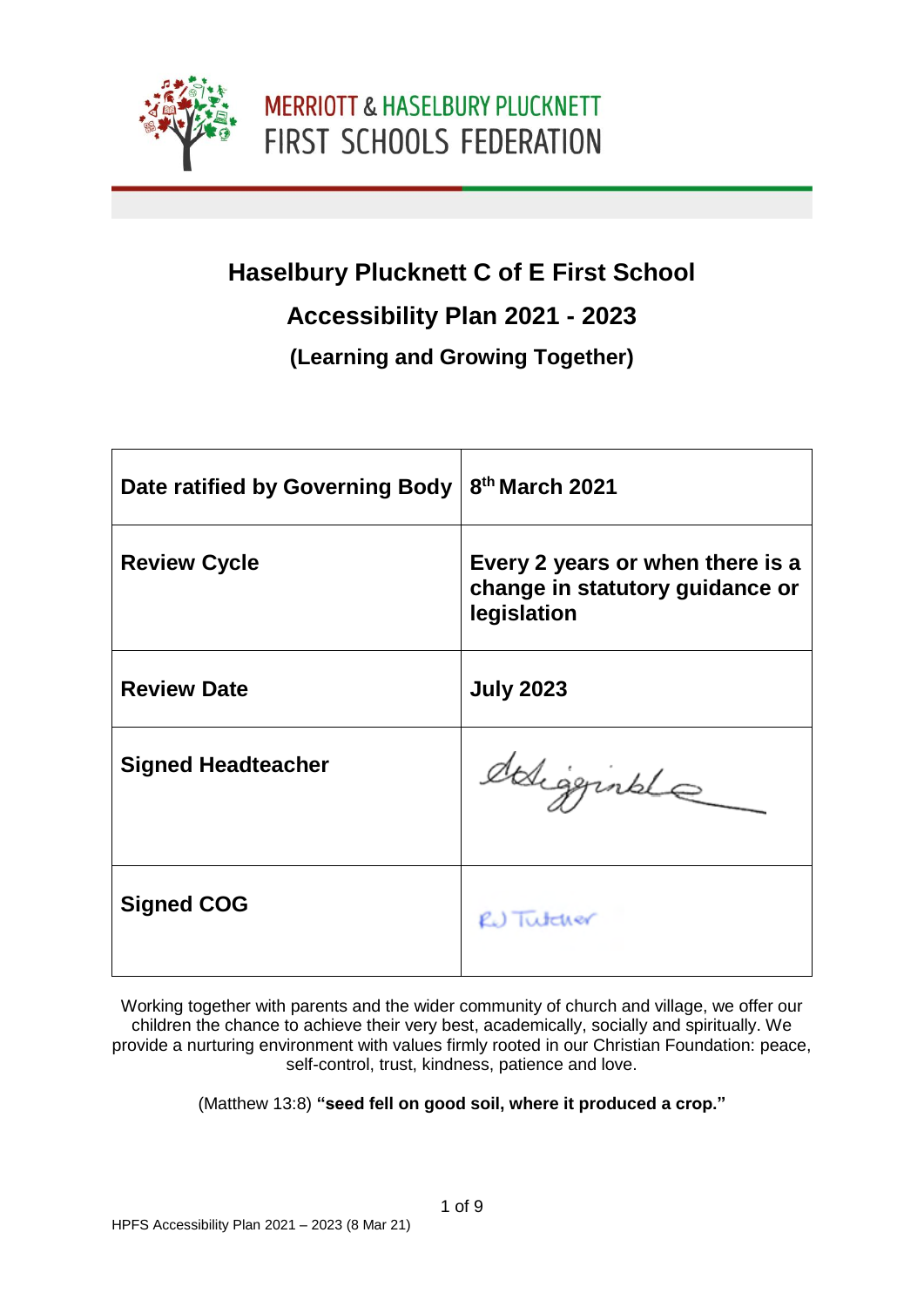

1. At Haselbury Plucknett First School we are committed to working together to provide an inspirational and exciting learning environment where all children can develop an enthusiasm for lifelong learning. We believe that children should feel happy, safe and valued so that they gain a respectful, caring attitude towards each other and the environment both locally and globally.

2. Purpose of the plan. This plan shows how Haselbury Plucknett First School intends, over time, to increase the accessibility of our school for disabled pupils, staff, parents / carers and visitors. Schools are required to produce and publish an accessibility plan as part of their commitment from the Equality Act 2010.

3. Definition of disability according to the Equality Act 2010. A person has a disability if he / she has a physical or mental impairment that has a substantial and long-term adverse effect on his / her ability to carry out normal day to day activities.

4. School aims and values. As a school we are committed to providing an environment that enables full curriculum access that values and includes all pupils, staff, parents and visitors regardless of their education, physical, sensory, social, spiritual, emotional and cultural needs. This is reflected in our vision strapline 'Learning and Growing Together'. We believe that 'Learning and Growing Together' captures what we are all striving for at Haselbury Plucknett School. It is a focus for our aims (published on our website) and demonstrates our commitment to equality of access to a broad, balanced curriculum for all.

#### 5. We aim to:

- a. Increase access to the curriculum for pupils with a disability. This includes teaching and learning and the wider community of the school such as participation in after-school clubs, leisure and cultural activities and school visits.
- b. Improve and maintain access to the physical environment. This includes improvements to the physical environment of the school and physical aids to access education.
- c. Improve the delivery of written information to pupils. This will include planning to make written information that is normally provided by the school to its pupils available to disabled pupils. The information should take account of the pupil's disabilities, the pupils and parents preferred formats and be made available within a reasonable time frame.

6. Development of the plan. The plan will be shared via our school website and will be monitored on a termly basis by the SENDCo in conjunction with the Headteacher and Governors. Where appropriate supporting partnerships will help develop and implement the plan, for example liaison with the local authority, CISP or the proposed federation. Adherence to this plan will be expected in all areas of school life regardless of any subject or area in consideration and training will be provided for staff in any key areas deemed appropriate by the SENDCo, Headteacher and Governors.

7. Complaints procedures. Should there be any complaints or concerns regarding this plan these should be addressed initially to the Headteacher if informal or for formal complaints via the agreed complaints procedure which is available via the school website.

Annex:

A. Accessibility Plan

B. Accessibility Audit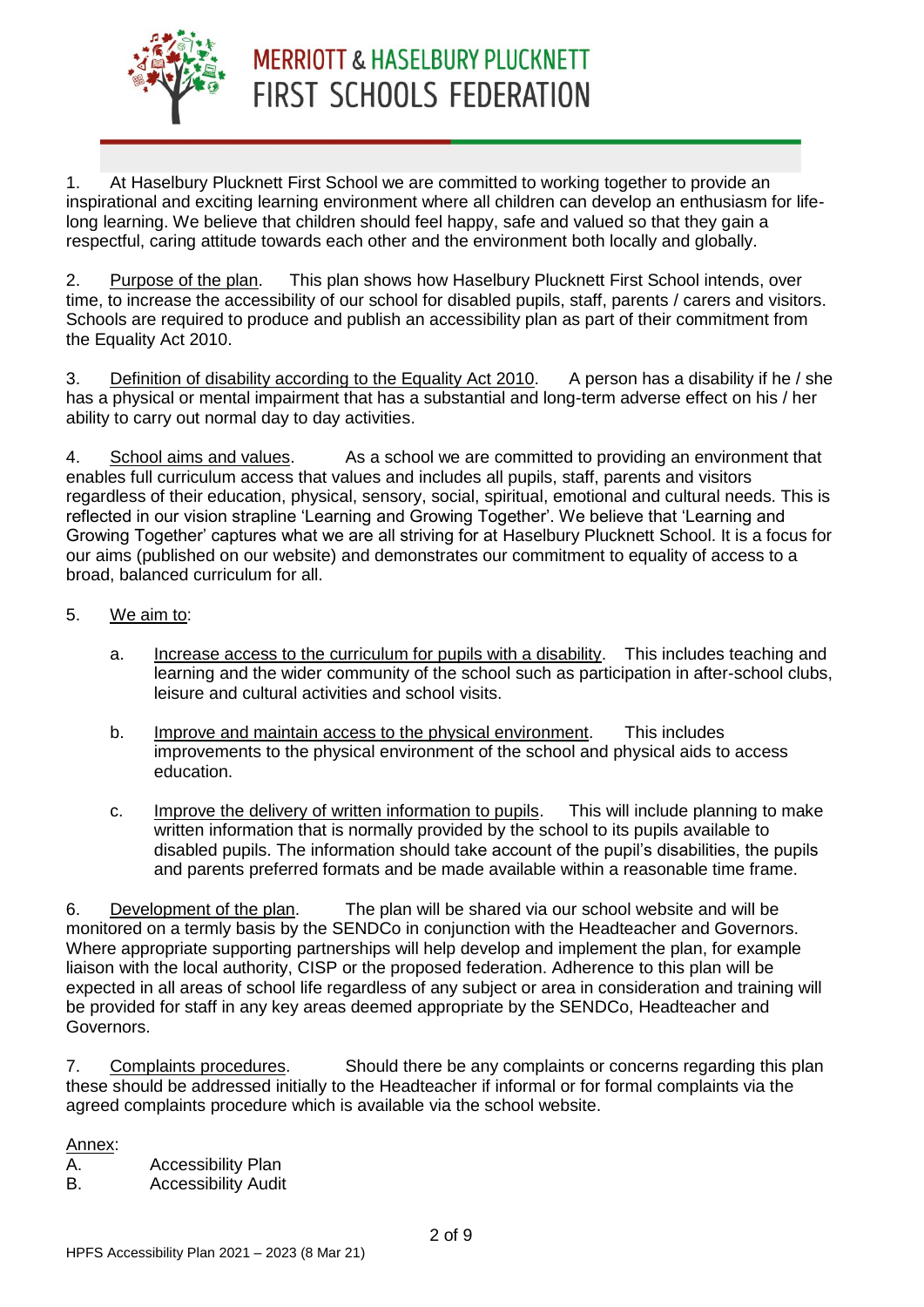

Annex A to Haselbury Plucknett First School Accessibility Plan 2021 – 2023 Dated: 8 Mar 21

#### **ACCESSIBILITY PLAN**

| <b>Overall</b><br>Aim | <b>Focused</b><br>Objective | <b>Current good</b><br>practice                | <b>Actions to be taken</b>                        | <b>Person</b><br><b>Responsible</b> | Date to<br>complete | Success criteria                   |
|-----------------------|-----------------------------|------------------------------------------------|---------------------------------------------------|-------------------------------------|---------------------|------------------------------------|
|                       |                             | Include established<br>practice and            |                                                   |                                     | actions by          |                                    |
|                       |                             | practice under<br>development                  |                                                   |                                     |                     |                                    |
| <b>Increase</b>       | Ensure                      | Staff have lots of                             | Staff training needs                              | <b>SENDCo</b>                       | On-going            | Raised staff                       |
| access to             | classroom                   | experience in                                  | identifies out of                                 |                                     | and as              | confidence in                      |
| the                   | staff have                  | supporting additional                          | appraisal process                                 | HT                                  | required            | strategies for                     |
| curriculum            | specific                    | needs and a number                             | (Teacher and support                              |                                     |                     | differentiation and                |
| for pupils            | training to                 | have attended formal                           | staff)                                            | Foundation                          |                     | increased pupil                    |
| with a<br>disability  | support all                 | training.                                      |                                                   | Stage Leader                        |                     | participation.                     |
|                       | pupils<br>effectively       | Where children have                            | Staff to access                                   |                                     |                     | Children with                      |
|                       | including those             | specific needs; staff                          | appropriate training                              |                                     |                     | additional needs                   |
|                       | with a                      | are offered training in                        | including CPD Online                              |                                     |                     | met.                               |
|                       | disability.                 | this area.                                     | learning modules if<br>required.                  |                                     |                     | All staff aware of                 |
|                       |                             | SENDCO and                                     |                                                   |                                     |                     | individual's needs                 |
|                       |                             | Foundation stage                               | SENDCO and                                        |                                     |                     |                                    |
|                       |                             | leader liaise with Pre-                        | Headteacher both                                  |                                     |                     |                                    |
|                       |                             | school during spring<br>term and school entry  | involved in School<br>Entry meetings at the       |                                     |                     |                                    |
|                       |                             | plan meetings identify                         | start of the Summer                               |                                     |                     |                                    |
|                       |                             | training requirements                          | term and these are                                |                                     |                     |                                    |
|                       |                             | of staff                                       | reviewed during the                               |                                     |                     |                                    |
|                       |                             |                                                | autumn term<br>including training                 |                                     |                     |                                    |
|                       |                             |                                                | requirements.                                     |                                     |                     |                                    |
|                       |                             |                                                |                                                   |                                     |                     |                                    |
|                       |                             |                                                | Identify and organise<br>training for staff       |                                     |                     |                                    |
|                       |                             |                                                | ahead of pupils with                              |                                     |                     |                                    |
|                       |                             |                                                | additional needs                                  |                                     |                     |                                    |
|                       |                             |                                                | starting Catkins                                  |                                     |                     |                                    |
|                       |                             |                                                | Class.                                            |                                     |                     |                                    |
|                       | Ensure all staff            | All activities are open                        | On-going evaluation                               | <b>SENDCo</b>                       | On-going            | All children to                    |
|                       | are aware of                | to all pupils including                        | of appropriate access                             |                                     | and as              | have access to                     |
|                       | disabled<br>children's      | educational visits.                            | plans for disabled<br>pupils if needed.           |                                     | required            | curriculum<br>(including PE) and   |
|                       | curriculum                  | Individualised                                 |                                                   |                                     |                     | be able to excel.                  |
|                       | access.                     | timetables are used                            | <b>Educational visits</b>                         |                                     |                     |                                    |
|                       |                             | where appropriate.                             | preparations include                              |                                     |                     | Wider use of                       |
|                       |                             |                                                | risk assessments                                  |                                     |                     | SEND resources                     |
|                       |                             | Provision maps and                             | questions for children                            |                                     |                     | in classrooms to                   |
|                       |                             | Passports are shared<br>with all staff working | with a disability as<br>appropriate.              |                                     |                     | ensure expected<br>and accelerated |
|                       |                             | with specific children                         |                                                   |                                     |                     | learning.                          |
|                       |                             |                                                | SENDCo to monitor                                 |                                     |                     |                                    |
|                       |                             |                                                | provision maps and                                |                                     |                     |                                    |
|                       |                             |                                                | Passports termly and                              |                                     |                     |                                    |
|                       |                             |                                                | report to governors at<br>least annually on their |                                     |                     |                                    |
|                       |                             |                                                | effectiveness.                                    |                                     |                     |                                    |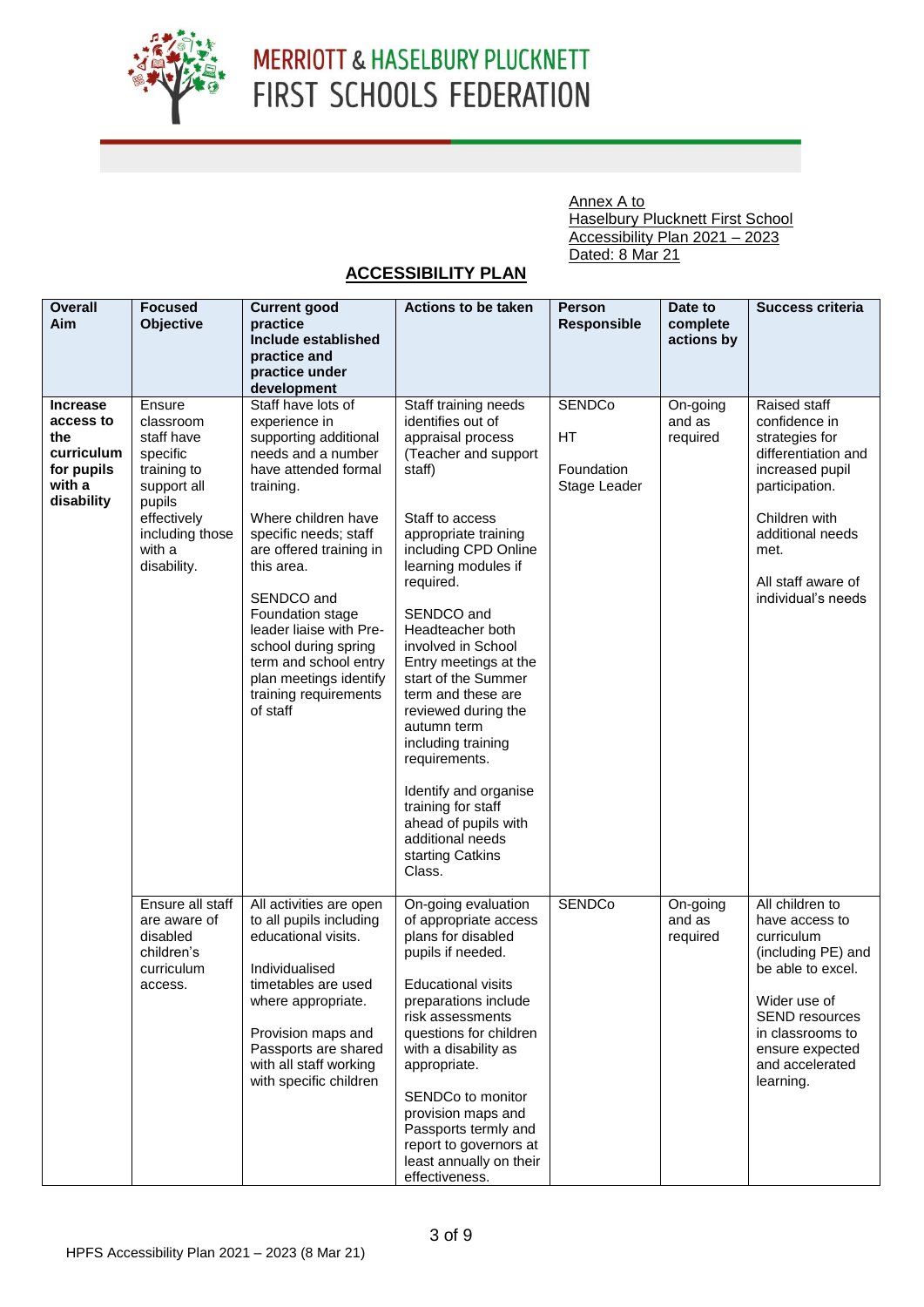

|                                                                                       | Use ICT                                                                                                                              | Individualised                                                                                                                                                                                                                                                                                        | Ensure individualised                                                                                                                                                                                                    | SENDCo and                                               | On-going           | Wider use of ICT                                                                                                                                                             |
|---------------------------------------------------------------------------------------|--------------------------------------------------------------------------------------------------------------------------------------|-------------------------------------------------------------------------------------------------------------------------------------------------------------------------------------------------------------------------------------------------------------------------------------------------------|--------------------------------------------------------------------------------------------------------------------------------------------------------------------------------------------------------------------------|----------------------------------------------------------|--------------------|------------------------------------------------------------------------------------------------------------------------------------------------------------------------------|
|                                                                                       | software to<br>support<br>learning.                                                                                                  | software and apps<br>have been used for<br>specific children<br>Provision maps and<br>individual timetables<br>for specific children.                                                                                                                                                                 | software and apps<br>installed where<br>needed to new ipads<br>and laptops<br>Further software and<br>apps used and<br>extended to more<br>children.                                                                     | <b>IT</b> lead                                           | and as<br>required | based SEND<br>resources used<br>successfully to<br>support curriculum<br>learning in<br>classrooms.<br>All children<br>making expected<br>progress.                          |
|                                                                                       | To review<br>monitoring<br>processes of<br>SEND pupil's<br>attainment                                                                | <b>Pupil Progress</b><br>meeting termly<br>include monitoring of<br>SEND pupils.<br><b>SENDCo monitors</b><br>attainment and<br>progress of SEND<br>pupils                                                                                                                                            | Review monitoring<br>processes for SEND<br>Develop procedures<br>and measures for<br>monitoring attainment<br>and progress of these<br>pupils taking into<br>account good practice<br>in other Somerset<br>Schools       | <b>SENDCo</b><br>Assessment<br>Coordinator<br><b>SLT</b> | Termly             | All children's<br>progress including<br>SEND and more<br>able pupils are<br>monitored<br>effectively, leading<br>to these pupils<br>making at least<br>expected<br>progress. |
| <b>Improve</b><br>and<br>maintain<br>access to<br>the<br>physical<br>environ-<br>ment | Evaluate<br>access to<br>school site and<br>school<br>buildings.<br>Consult<br>relevant<br>stakeholders<br>and<br>professionals      | Headteacher and<br>Governors have<br>audited the current<br>access to Haselbury<br>First School which<br>has informed this<br>plan.                                                                                                                                                                   | Complete<br>accessibility plan<br>Consult with<br><b>Stakeholders</b><br>(Parents and Pupils)<br>Seek advice of<br>professionals to<br>implement plans e.g.<br>PIMS team/LA<br><b>Buildings Team</b>                     | HT/SENDCo/<br>Governors                                  | <b>July 2022</b>   | Improved access<br>to school for all<br>stakeholders.<br>Relevant<br>Stakeholders are<br>consulted and<br>their viewpoints<br>considered.                                    |
|                                                                                       | Assess<br>viability of<br>improving<br>access from<br>Catkins<br>classroom and<br>accessing<br>outdoor<br>learning from<br>Classroom | The classroom can<br>be accessed via the<br>main entrance and<br>along the corridor to<br>the classroom.<br>There isn't direct<br>access to outside<br>provision from<br>classroom. A door<br>from the classroom<br>outside would support<br>disabled pupils and<br>the free flow for EYFS<br>pupils. | Investigate cost of<br>putting a door from<br>classroom directly<br>into outdoor provision<br>for main entrance to<br>the school or other<br>ways to make this<br>classroom more<br>accessible                           | HT and<br>Governors.<br><b>Building</b><br>Surveyor      | <b>July 2022</b>   | Improved access<br>to wheel chair /<br>disabled users<br>entering the EYFS<br>Classroom and<br>improved access<br>to outdoor<br>learning.                                    |
|                                                                                       | To investigate<br>improved toilet<br>facilities for<br>disabled pupils                                                               | The hall/pre-school<br>building has toilets<br>including one with a<br>larger cubicle.<br>The main building has<br>toilets none of which<br>are disabled toilets.<br>The school has one<br>staff toilet which is<br>very small and not<br>easily accessed by<br>disabled visitors.                    | Investigate the<br>viability of improving<br>accessibility of toilets<br>for disabled pupils<br>and visitors<br>When main toilets are<br>updated look to make<br>them more accessible<br>to pupils with a<br>disability. | Office<br>Team/HT                                        | <b>July 2022</b>   | Improved toilet<br>facilities for<br>disable pupils                                                                                                                          |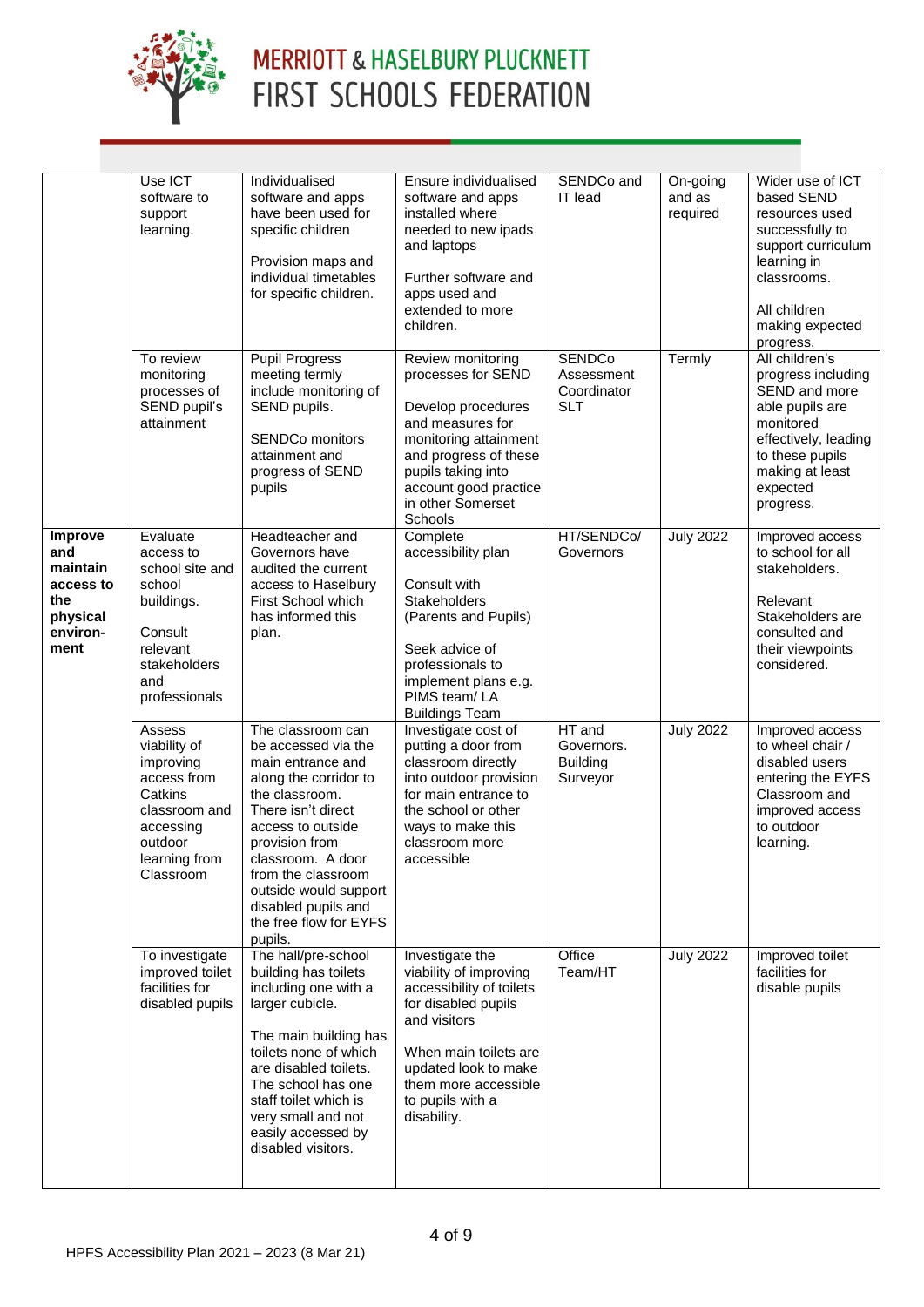

| Ensure safe<br>use of steps<br>and stairs<br>within the<br>school<br>environment                                                    | Marking on external<br>steps with white<br>strips.<br>Clear marking on<br>internal steps with<br>white / silver strips.                                                                                                                                                                                                                                                                                                         | Re-paint markings to<br>ensure they are<br>clearly visible.<br>Regular premise<br>check to ensure steps<br>are clearly visible.                                                                                                                                                                                                                                                                  | Office team /<br>Caretaker                                                     | Ongoing          | Safe use of steps<br>and stairs within<br>the school<br>maintained for all<br>staff, pupils,<br>parents and<br>visitors                                                                                           |
|-------------------------------------------------------------------------------------------------------------------------------------|---------------------------------------------------------------------------------------------------------------------------------------------------------------------------------------------------------------------------------------------------------------------------------------------------------------------------------------------------------------------------------------------------------------------------------|--------------------------------------------------------------------------------------------------------------------------------------------------------------------------------------------------------------------------------------------------------------------------------------------------------------------------------------------------------------------------------------------------|--------------------------------------------------------------------------------|------------------|-------------------------------------------------------------------------------------------------------------------------------------------------------------------------------------------------------------------|
| To ensure staff<br>and children<br>are confident<br>that they can<br>exit the<br>building<br>quickly and<br>safely.                 | Personal Emergency<br><b>Evacuation Plans are</b><br>put in place where<br>required by pupils<br>with a disability and<br>monitored and<br>reviewed through<br>regular fire drills<br>Fire escapes<br>accessible and<br>monitored daily.<br>Clear signage<br>meeting requirements<br>has been recently<br>audited by Coombers<br>and new signage in<br>place.                                                                   | <b>New Fire Procedures</b><br>to be drawn up in light<br>of re-organisation of<br>school.<br>Regular monitoring<br>(recorded) to ensure<br>on-going<br>effectiveness.<br>Ensure all visitors are<br>made aware of<br>procedures and<br>visitors tick to say<br>they have read and<br>agree to procedures<br>when they sign in                                                                    | Office team<br>caretaker<br><b>HT</b>                                          | Ongoing          | Maintain excellent<br>record of safety<br>and confidence in<br>both staff, children<br>and visitors when<br>performing exits<br>from the building                                                                 |
| To ensure that<br>all children<br>have equal<br>access to<br>every learning<br>opportunity<br>within our<br>learning<br>environment | Our classroom<br>spaces and shared<br>spaces are<br>accessible other than<br>Key stage 2<br>classroom which is<br>only accessible by<br>steeps steps.<br>We have a number of<br>resources for pupils<br>with additional needs.<br>New Classroom<br>organisation will give<br><b>EYFS pupils access</b><br>to outdoor provision<br>without negotiating<br>steps but does not<br>give free flow as not<br>directly off classroom. | Ensure current needs<br>for individual children<br>are taken into<br>consideration and<br>resources are<br>appropriate.<br>Explore and develop<br>provision in place to<br>develop physical<br>development for<br><b>EYFS</b> explore<br>provision to ensure<br>independent physical<br>development for<br>children across the<br>school through large<br>motor skill<br>opportunities.          | <b>SENDCo</b><br>Class teachers<br>HT<br><b>EYFS Lead</b>                      | <b>July 2022</b> | Evidence of<br>developed areas<br>of access which<br>have taken into<br>consideration that<br>all children must<br>have equal<br>access to every<br>learning<br>opportunity within<br>our learning<br>environment |
| To ensure that<br>all children<br>have equal<br>access to<br>every learning<br>opportunity<br>within our<br>learning<br>environment | Access to English,<br>Maths and the wider<br>curriculum supported<br>by appropriate<br>resources.<br>PE provision support<br>linked to physical<br>support needs.<br>Some of the after<br>school already are<br>inclusive and all<br>children received<br>curling lessons from<br>Bob Brunt.                                                                                                                                    | <b>Sports Coordinator</b><br>with support of Office<br>Staff to evaluate after<br>school provision to<br>ensure all children<br>have opportunities to<br>participate.<br><b>Explore PE activities</b><br>which are inclusive to<br>all (i.e., curling,<br>boccia and archery)<br>and competition<br>opportunities target<br>underrepresented<br>groups including<br>pupils with a<br>disability. | <b>ICT Lead</b><br><b>SENDCo</b><br>Sports<br>Coordinator<br>HT.<br><b>SLT</b> | on going         | All children have<br>equal access to<br>every learning<br>opportunity within<br>our learning<br>environment                                                                                                       |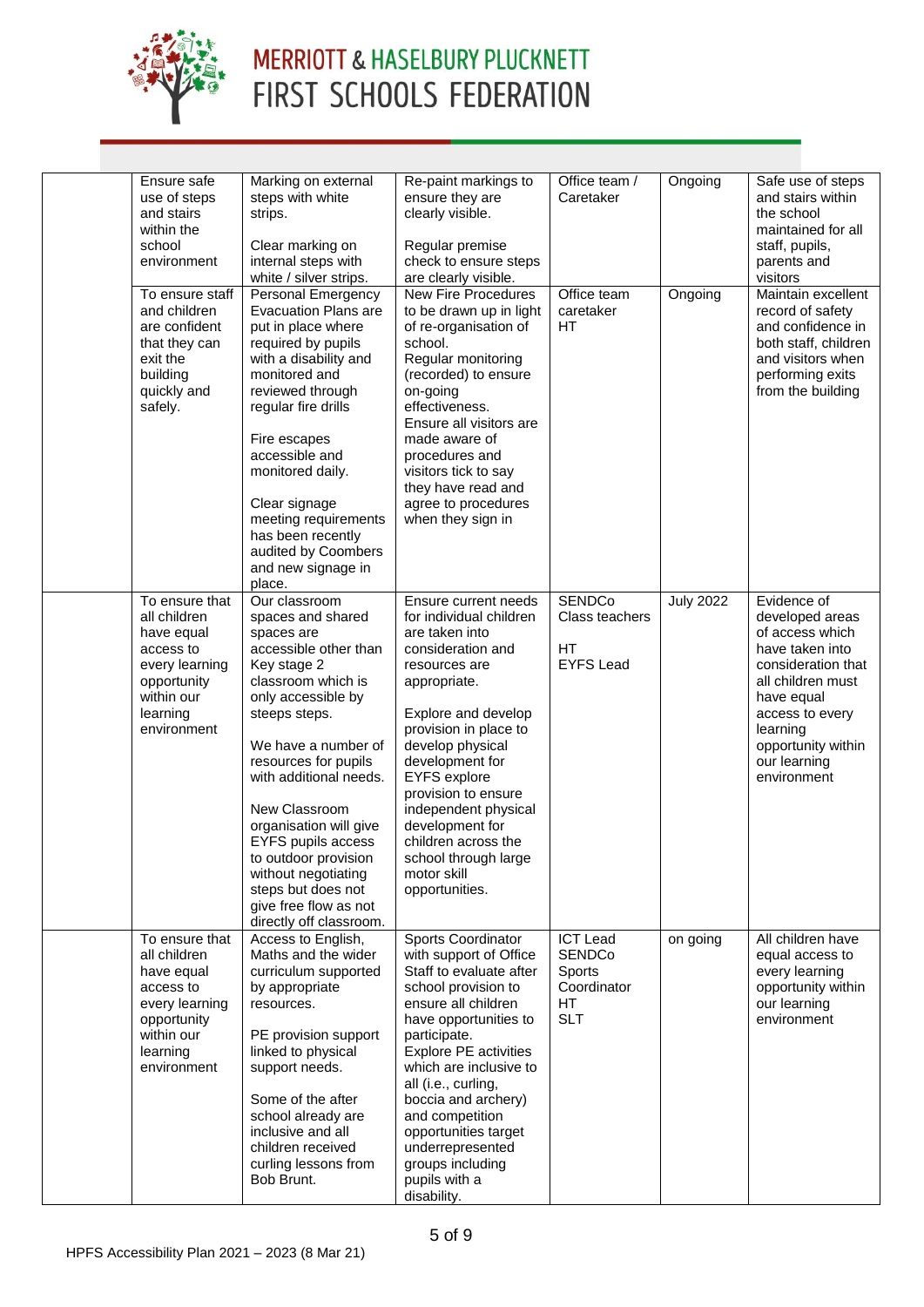

| Improve<br>the<br>delivery of<br>written<br>infor-<br>mation to<br>pupils. | To ensure that<br>parents have<br>as much up to<br>date<br>information as<br>possible within<br>an accessible<br>format                                                                         | Regular information<br>given via the<br>newsletter to save<br>overloading parents<br>with information.<br>This emailed to<br>parents and paper<br>copies received if<br>parents prefer this<br>option<br>Website provides<br>information to parents<br>about how to support<br>their child<br>Where applicable,<br>parents are supported<br>in accessing<br>information.<br><b>EAL</b> families receive<br>translated letters and | Explore IPad/ICT for<br>additional methods of<br>support for SEND<br>pupils and those<br>struggling to access<br>curriculum<br><b>PDM Planning</b><br>meetings for topics<br>considers pupils with<br>additional needs<br>Continue to develop<br>the website to ensure<br>accessible to all.<br>Reviewed termly by<br>governor<br>Continue to deliver<br>the newsletters on a<br>fortnightly basis and<br>evaluate yearly<br>content is clear and in<br>an accessible format.<br>Continue to support<br>parents through office<br>advice and hands-on<br>help | HT / Office<br>Team<br>Office Staff<br>School<br>Secretary / HT<br>Office<br>team/HT<br>Governing<br>body | On going<br>On going<br>On going | A website that is<br>accessible to all<br>and has relevant<br>information.<br><b>Newsletters</b><br>issued on a<br>fortnightly basis<br>Parents feeling<br>supported through<br>office advice and<br>hands-on help<br>Improved<br>alternative<br>methods of<br>communication<br>with parents in<br>place |
|----------------------------------------------------------------------------|-------------------------------------------------------------------------------------------------------------------------------------------------------------------------------------------------|-----------------------------------------------------------------------------------------------------------------------------------------------------------------------------------------------------------------------------------------------------------------------------------------------------------------------------------------------------------------------------------------------------------------------------------|---------------------------------------------------------------------------------------------------------------------------------------------------------------------------------------------------------------------------------------------------------------------------------------------------------------------------------------------------------------------------------------------------------------------------------------------------------------------------------------------------------------------------------------------------------------|-----------------------------------------------------------------------------------------------------------|----------------------------------|----------------------------------------------------------------------------------------------------------------------------------------------------------------------------------------------------------------------------------------------------------------------------------------------------------|
|                                                                            | Develop<br>Personal<br><b>Learning Plans</b><br>to include<br>more of pupil<br>and parent<br>voice<br><b>SEND</b><br>processes and<br>paperwork<br>include more<br>of pupil and<br>parent Voice | documentation<br>Regular meetings<br>with SENDCo and<br>Class teacher<br>available<br>Personal learning<br>Plans shared with<br>parents<br>Personal learning<br>plans written in liaison<br>with children<br>Personal learning<br>plan shared with<br>children                                                                                                                                                                    | Personal Learning<br>Plans and Parent<br>meetings such as<br>Annual Review to be<br>reviewed to include<br>more of pupil and<br>parent voice using<br>new county<br>paperwork<br>Provision maps to<br>reviewed termly with<br>parents<br>Drop-in times for<br>Parents re-instated<br>and advertised via the<br>website.                                                                                                                                                                                                                                       | <b>SENDCo</b><br>Class teachers                                                                           | Ongoing                          | <b>Updated Personal</b><br>Learning Plans<br>and SEND<br>processes in<br>place which<br>include more of<br>pupil and parent<br>voice                                                                                                                                                                     |
| Other<br>Ongoing<br>targets                                                | Ensure all staff<br>have access to<br>relevant<br>medical<br>information to<br>support their<br>work with<br>pupils.                                                                            | Data sheets are<br>collected annually<br>and include<br>information about<br>allergies and medical<br>conditions.<br>A register of medical<br>conditions and<br>allergies is available<br>in the office and<br>updated annually or                                                                                                                                                                                                | <b>Ensure that all adults</b><br>working, or visiting<br>the school are aware<br>of the implications of<br>any allergy/ medical<br>issues.<br><b>Collect updated</b><br>information from<br>parents annually and<br>keep in file in office.                                                                                                                                                                                                                                                                                                                   | <b>Office Team</b><br><b>SENDCo HT</b>                                                                    | On going                         | Communication<br>Parent-Teacher-<br>Child good and<br>needs met.                                                                                                                                                                                                                                         |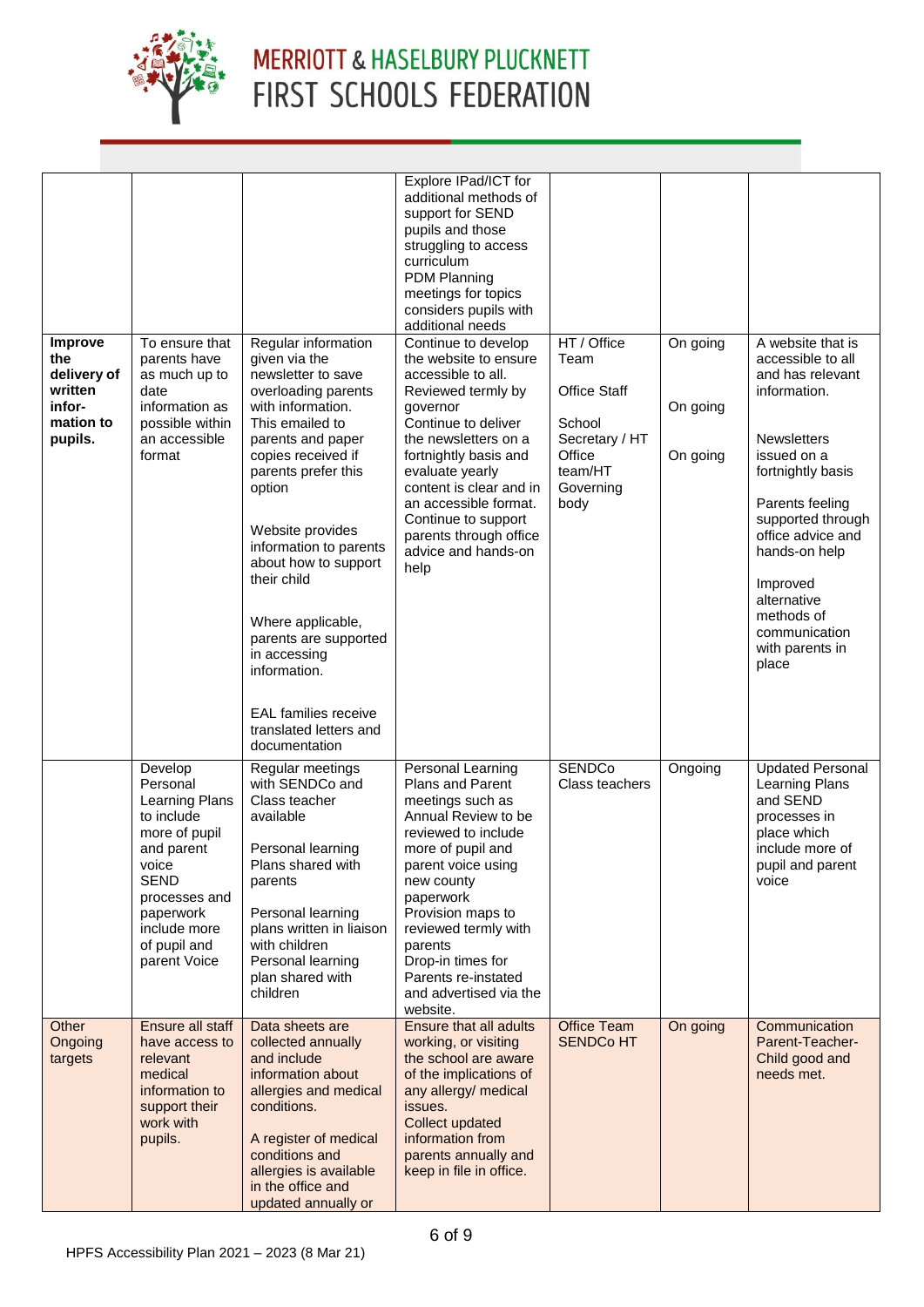

|                            | Policy                                                                                                                          | classes have a copy<br>in their class folders.<br>All staff in the<br>classroom are made<br>aware of it.                                  | <b>Revise Staff</b><br>Handbook to include<br>this information.<br><b>Display Photographs</b><br>of these children in<br>key areas<br><b>Policy Reviews to</b>                                                                                                                                                                                                                          | HT                                                                                       | On going | Policies reflect                                                                              |
|----------------------------|---------------------------------------------------------------------------------------------------------------------------------|-------------------------------------------------------------------------------------------------------------------------------------------|-----------------------------------------------------------------------------------------------------------------------------------------------------------------------------------------------------------------------------------------------------------------------------------------------------------------------------------------------------------------------------------------|------------------------------------------------------------------------------------------|----------|-----------------------------------------------------------------------------------------------|
|                            | <b>Reviews to</b><br>consider<br>accessibility<br>issues.<br>Staff and<br>Governors to<br>be involved.                          |                                                                                                                                           | consider accessibility<br>issues.<br><b>Staff and Governors</b><br>to be involved in<br>reviews.                                                                                                                                                                                                                                                                                        | <b>SENDCo</b><br><b>Governors</b><br><b>SEND</b><br>Governor                             |          | inclusive practice<br>and policy                                                              |
|                            | <b>Furniture</b><br>purchases to<br>consider<br>whether they<br>meet all pupils<br>including those<br>with a<br>disability.     |                                                                                                                                           | <b>Future furniture</b><br>purchasing including<br>desk and chairs to<br>consider pupils with<br>disability.                                                                                                                                                                                                                                                                            | <b>Office Staff</b><br><b>Teaching Staff</b><br><b>SENDCo</b><br><b>SEND</b><br>Governor | Ongoing  | More of the<br>resources are<br>accessible for all<br>pupils.                                 |
| <b>LONG</b><br><b>TERM</b> | To offer every<br>child the<br>opportunity to<br>access the<br>whole of the<br>school building<br>and outdoor<br>learning areas | <b>FOR FUTURE</b><br><b>CONSIDERATION</b><br>The access to all<br>parts of the school<br>including outdoor<br>learning and play<br>areas. | Ensure current needs<br>for individual children<br>are taken into<br>consideration and<br>resources<br>appropriated where<br>necessary. Continue<br>to look at<br>opportunities to<br>develop access to<br>parts of the building<br>as alterations and<br>build works are<br>considered/carried<br>out.<br>This is to include<br>when outdoor<br>learning and play<br>areas are updated | Governing<br>Body and HT                                                                 | On-going | Evidence of on-<br>going research<br>into opportunities<br>to develop access<br>to the school |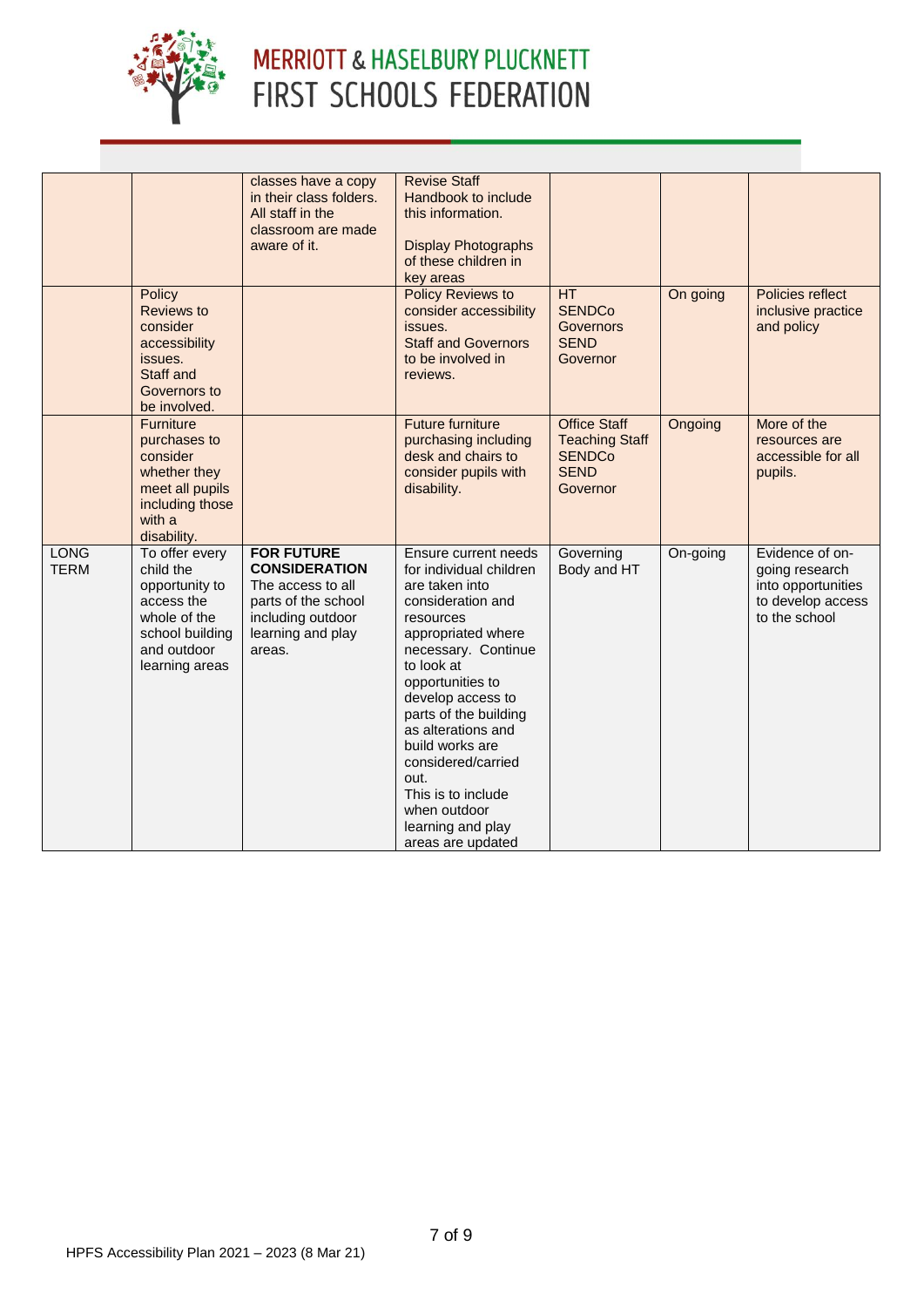

Annex B to **Haselbury Plucknett First School** Accessibility Plan 2021 – 2023 Dated: 8 Mar 21

#### **ACCESSIBILITY AUDIT**

| <b>Feature</b>       | <b>Description</b>                                                                                                                                                                                                                                                                                                                                                                                                                    | <b>Actions to be taken</b>                                                                                                                                                                                                                                         | <b>Person</b><br>responsible                           | Date to<br>complete<br>actions by               |  |
|----------------------|---------------------------------------------------------------------------------------------------------------------------------------------------------------------------------------------------------------------------------------------------------------------------------------------------------------------------------------------------------------------------------------------------------------------------------------|--------------------------------------------------------------------------------------------------------------------------------------------------------------------------------------------------------------------------------------------------------------------|--------------------------------------------------------|-------------------------------------------------|--|
| Number of<br>storeys | The school is made up of main building<br>with an upper floor where the older pupils<br>are taught. This is accessed via steep<br>steps. The fire exit (main building<br>entrance) is accessed via a step. Pratton<br>building has one entrance which has a<br>gap between ramp and the entrance<br>step. The other entrance to the Pratton<br>building which is on the flat, is only<br>accessed via kitchen and narrow<br>entrance. | Investigate improving ramp to aid<br>access to the pre-school building<br>housed in the Pratton mobile<br>classroom.                                                                                                                                               | HT / SLT / Office<br>Team<br>HT / SLT / Office<br>team | <b>July 2022</b>                                |  |
| Corridor<br>access   | The main school has clear wide corridor<br>with wide doors in to Catkins classroom.<br>Many of the doorways in the building are<br>of non-standard size and are not wide<br>doors. The rest of the school also has<br>some tight corners and small door ways.<br>Main cloak room space is small and can<br>be crowded in the entrance area                                                                                            | Staff to be vigilant regarding<br>cloakroom areas and children<br>hanging up bags and coats.<br>Reception year groups pegs to be<br>repositioned in library space.                                                                                                 | All staff                                              | On-going                                        |  |
| Lifts                | The school does not have any lifts. The<br>upper floor is only accessible via steep<br>steps.                                                                                                                                                                                                                                                                                                                                         | The school will look at improving<br>accessibility of the upper floor with<br>building surveyor.                                                                                                                                                                   | Governors/HT                                           | <b>July 2022</b><br>and<br>reviewed<br>annually |  |
| Parking<br>bays      | The school does not have any parking<br>bays and is positioned on the main road.<br>The school has a vehicle gate which<br>leads from private land (Peggy's Lane)<br>There is some dispute about access to<br>this gate and as this gate leads straight<br>on to the small playground not<br>appropriate for parking options.                                                                                                         | Ensure lack of parking options are<br>communicated to staff, parents and<br>visitors with additional needs who<br>require them by Office Staff and on<br>website.                                                                                                  | Office staff<br><b>HT</b>                              | On going                                        |  |
| Entrances            | The main entrance to the school has<br>several steps. Other entrance is via<br>Peggy's Lane and allows access without<br>steps. However, this lane also has cars<br>using it.<br>The entrance to main building does not<br>require ramps to access them although<br>the front entrance which is used as a fire<br>exit has a step up to it.                                                                                           | Review general accessibility<br>especially into Pratton building with<br>building surveyor.<br>Governors investigate rights the<br>school has to entrance of Peggy's<br>lane entrance to ensure it can be<br>continued to be used and vehicles<br>use this access. | HT/Governors<br><b>Building</b><br>Surveyor            | <b>July 2022</b>                                |  |